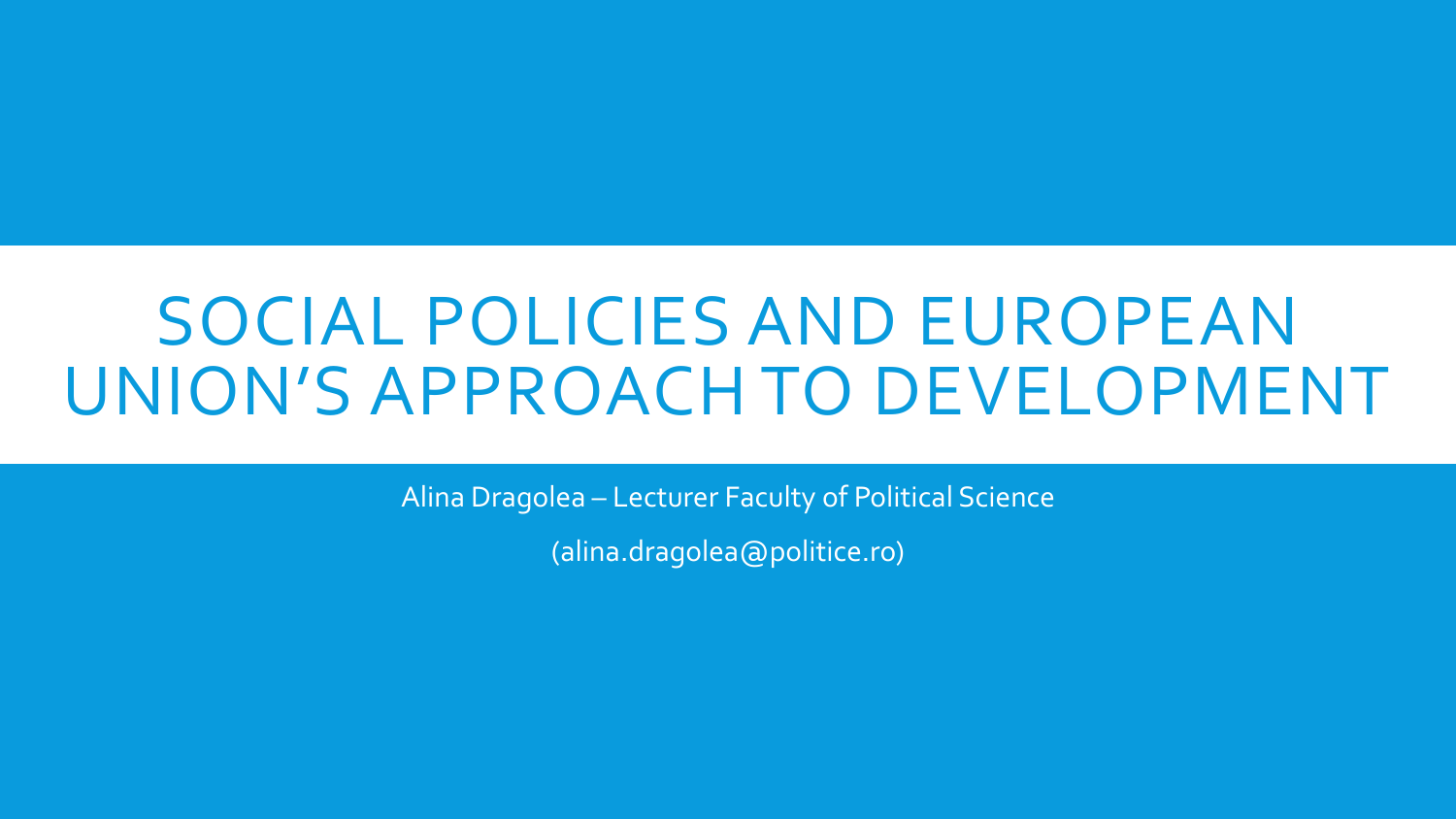Why the need for an integrated supranational approach to social policies in a development context:

- Rising social inequality within states, including developing ones;
- A renewed focus on issues of intergenerational justice.

Traditionally a national issue, social policy moved, especially during the 1990s, towards **global social policy**, an analysis of "**which supranational and global agencies are actors in the emerging processes of influencing national policy and engaging in transnational** *redistribution***, supranational** *regulation* **and supranational and global** *provision*." (Deacon, Hulse and Stubbs 1997: 22).

The prominent role of the EU in international development draws attention to how it defines development.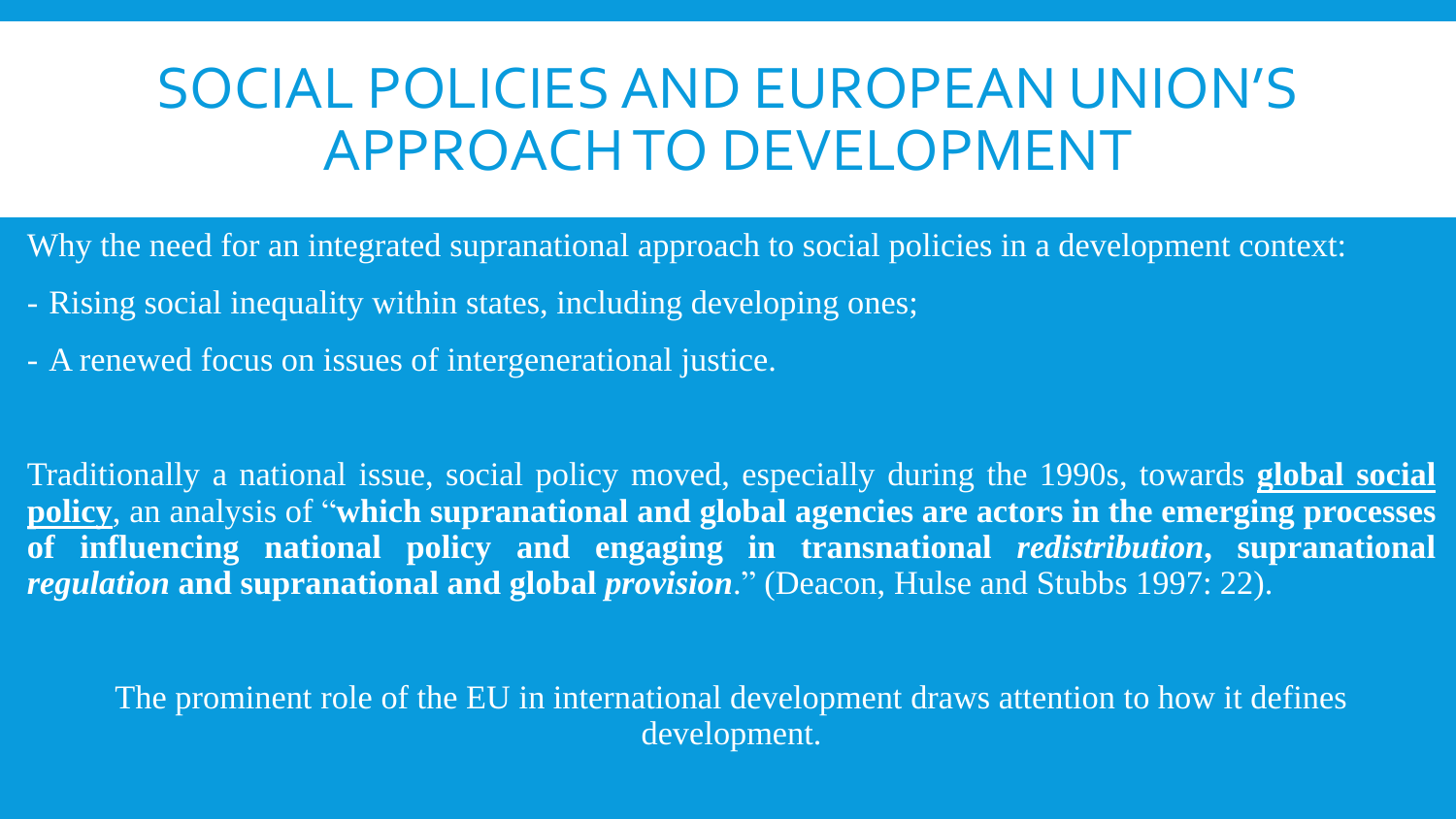**Previous approaches to development (especially economic-driven, market oriented ones) have suffered from "inability to recognize and take due account of social complexity and its interface with other key development dimensions such as the economic, the political and the environmental" (Hall and Midgley: 2010).** 

**The shift towards equaling development with sustainable development has not helped towards setting strong social objectives and policies, even though sustainable development was supposed to be a paradigmatic change (Koenig: 1995, in Hopper: 2012).**

**The social in sustainable development:** Barbier: 1987: sustainable development means "simultaneous maximization" of *the objectives of the biological system* (genetic diversity, biological productivity, flexibility), *the objectives of the economic system* (satisfying basic needs, equity increase, growth in goods and services) and *the objectives of the social system* (cultural diversity, institutional durability, social equity).

**However, the development discourse and practice in EU have been and still are defined (internally and externally) by the unidimensional, universalist approach of economic growth, leaving a limited role for social policies.**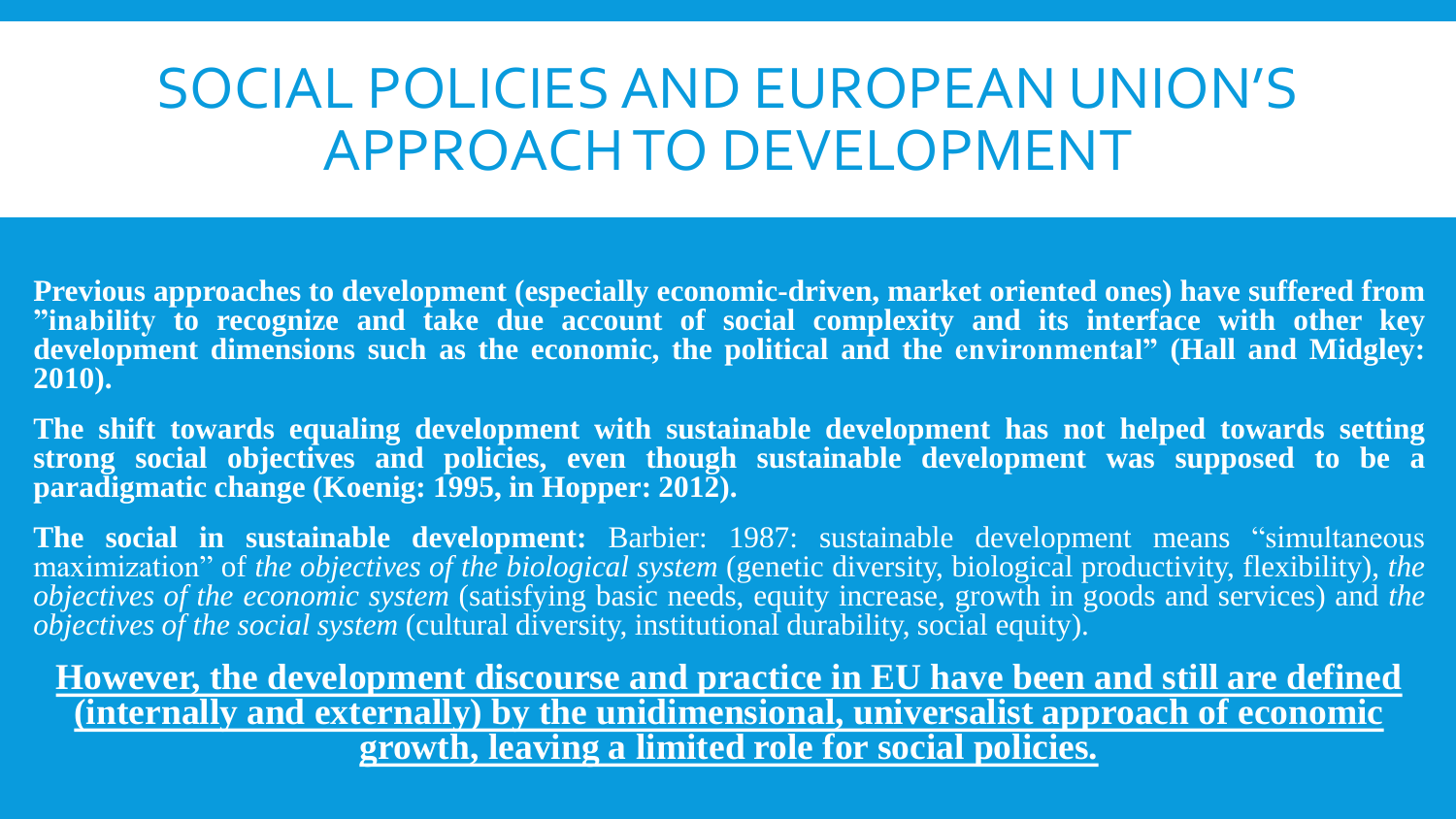**The social dimension as the Cinderella of development strategies.**

The European Social Model never really took off and the efforts to promote **inclusive growth** after the recent economic crisis have so far fallen short on both objectives and results.

**How EU defines and sets targets for social policies in international development depends a lot on internal definitions. The lack of a strong normative expression (beyond reducing poverty) leads to loosely defined internal and external policies.**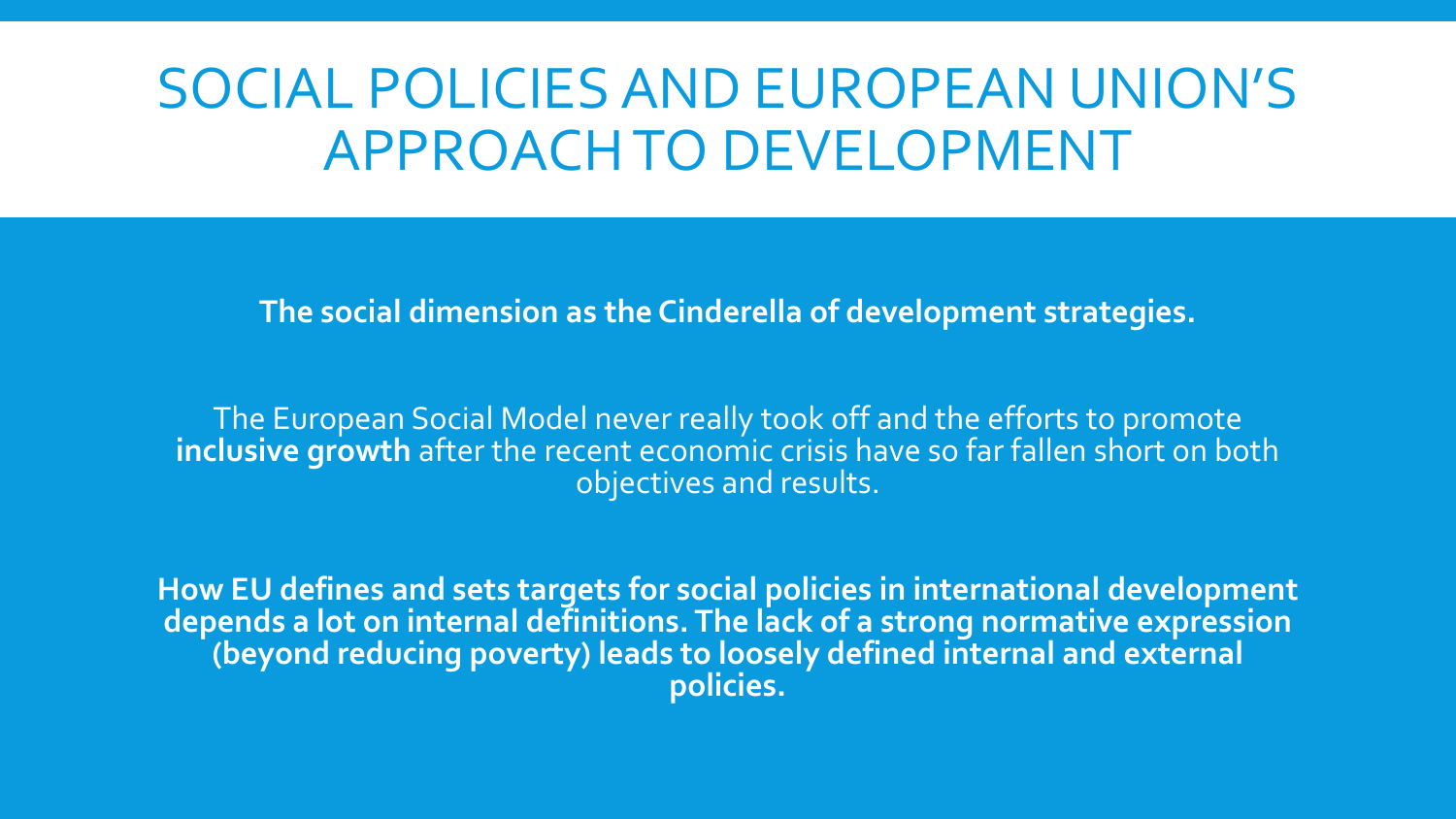**Methodological approach – a normative framework for assessing public policies (Dunn: 2015), going from internal towards international development.**

#### **The case of Europe 2020 (**Daly: 2012**):**

**-** Reducing poverty is central to the strategy and hard targets are set; cooperation among EU member states is encouraged. However, "the poverty target is loose and risks being rendered ineffective as an EU-wide target".

- "**Social goals and philosophy of Europe 2020 are under-elaborated"**. Social equity and justice serve to further economic growth (Dragolea: 2016).

- 'Inclusive growth' is a loose term, mainly because the Europe 2020 Agenda **lacks a coherent model of social development**.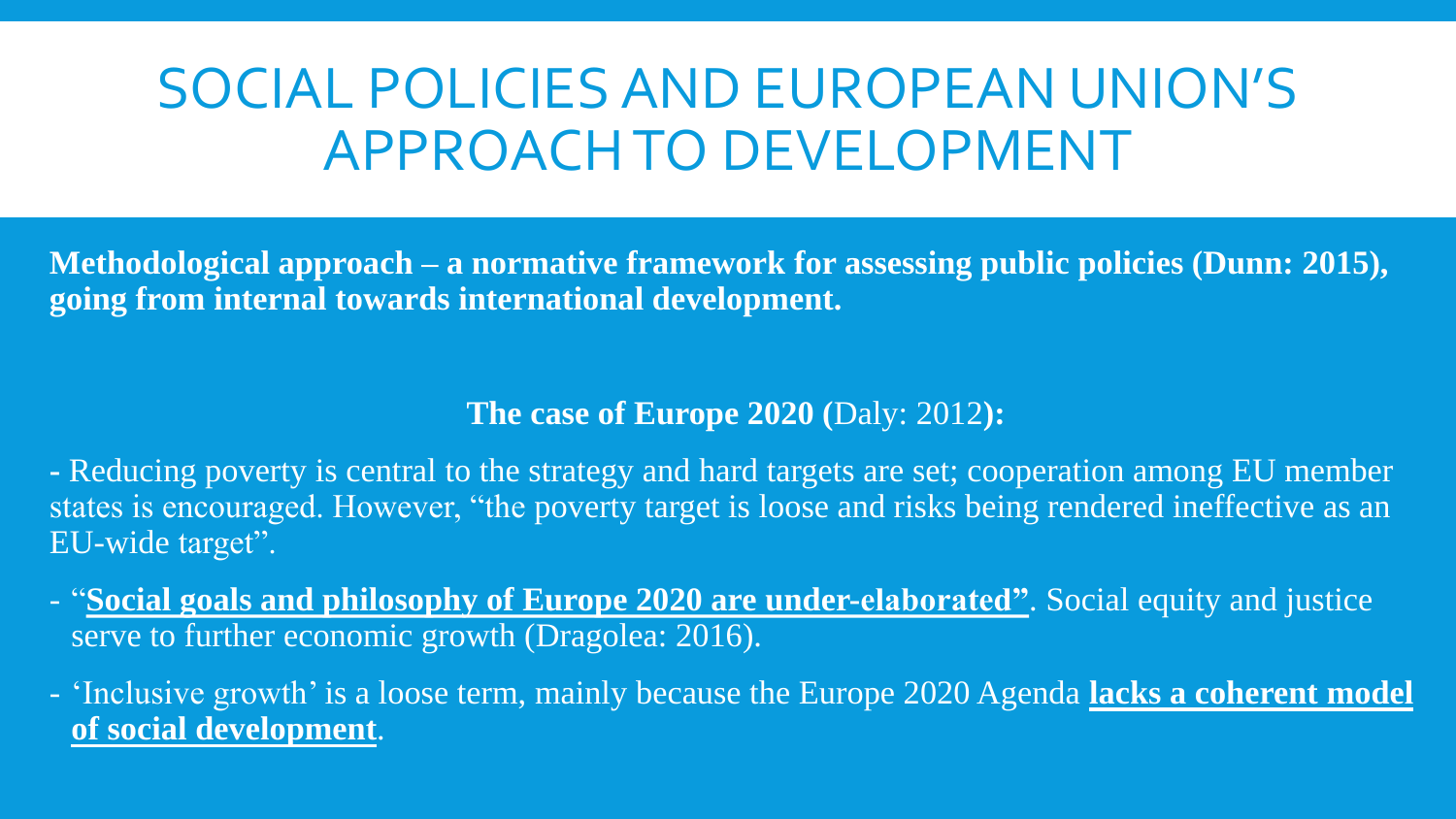**The New European Consensus on Development (ECD):**

- Sets the direction for EU development policy; it maps the implementation of the Sustainable Development Goals (UN);
- As the SDG, it is not binding from a legal perspective;
- What is new: for the first time, it applies in its entirety to all European Union Institutions and all Member States;
- Recognizes that **poverty eradication** remains the primary objective of European development policy;
- The definition of development is strictly linked to sustainable development.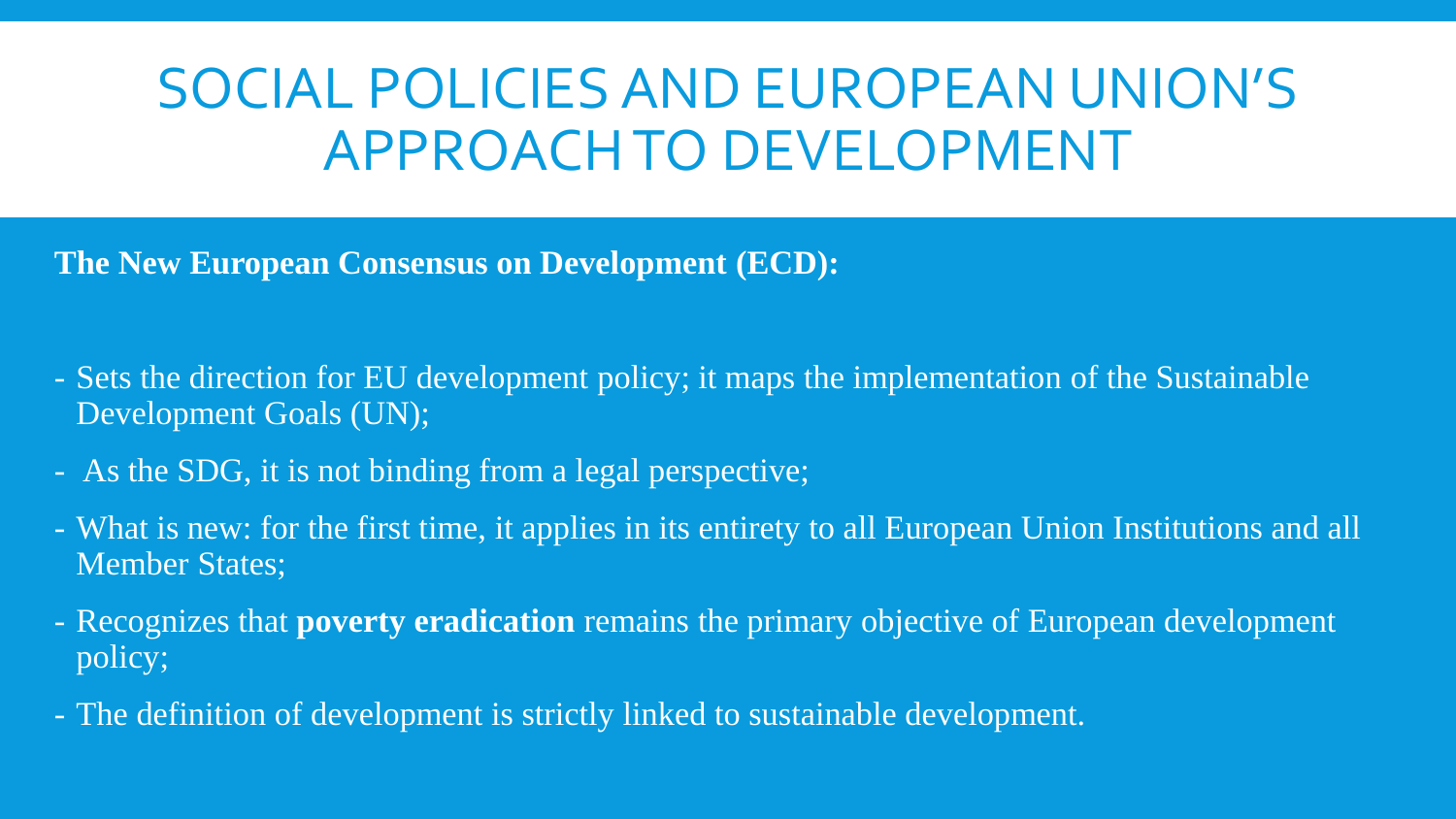#### Three dimensions:

**1. Emphasizes co-dependency of different areas of development interventions (old ones: peace and security, humanitarian aid, migration, environment and climate; also new ones: youth; gender equality; mobility and migration; sustainable energy and climate change; investment and trade; good governance, democracy, the rule of law and human rights; innovative engagement with more advanced developing countries; and mobilizing and using domestic resources);**

2. **Syntheses traditional development aid with other resources**, as well as sound policies and a strengthened approach to policy coherence, recalling that EU development cooperation always has to be seen in the context of Europe's partner countries' own efforts. The Consensus provides the basis for the EU and its Member States to engage in more innovative forms of development financing, leveraging private sector investments and mobilizing additional domestic resources for development.

3. The EU and its Member States will create better-tailored partnerships with a broader range of stakeholders, including civil society, and partner countries at all stages of development. They will further improve their implementation on the ground by working better together and taking into account their respective comparative advantages.

(source: IP/17/1503)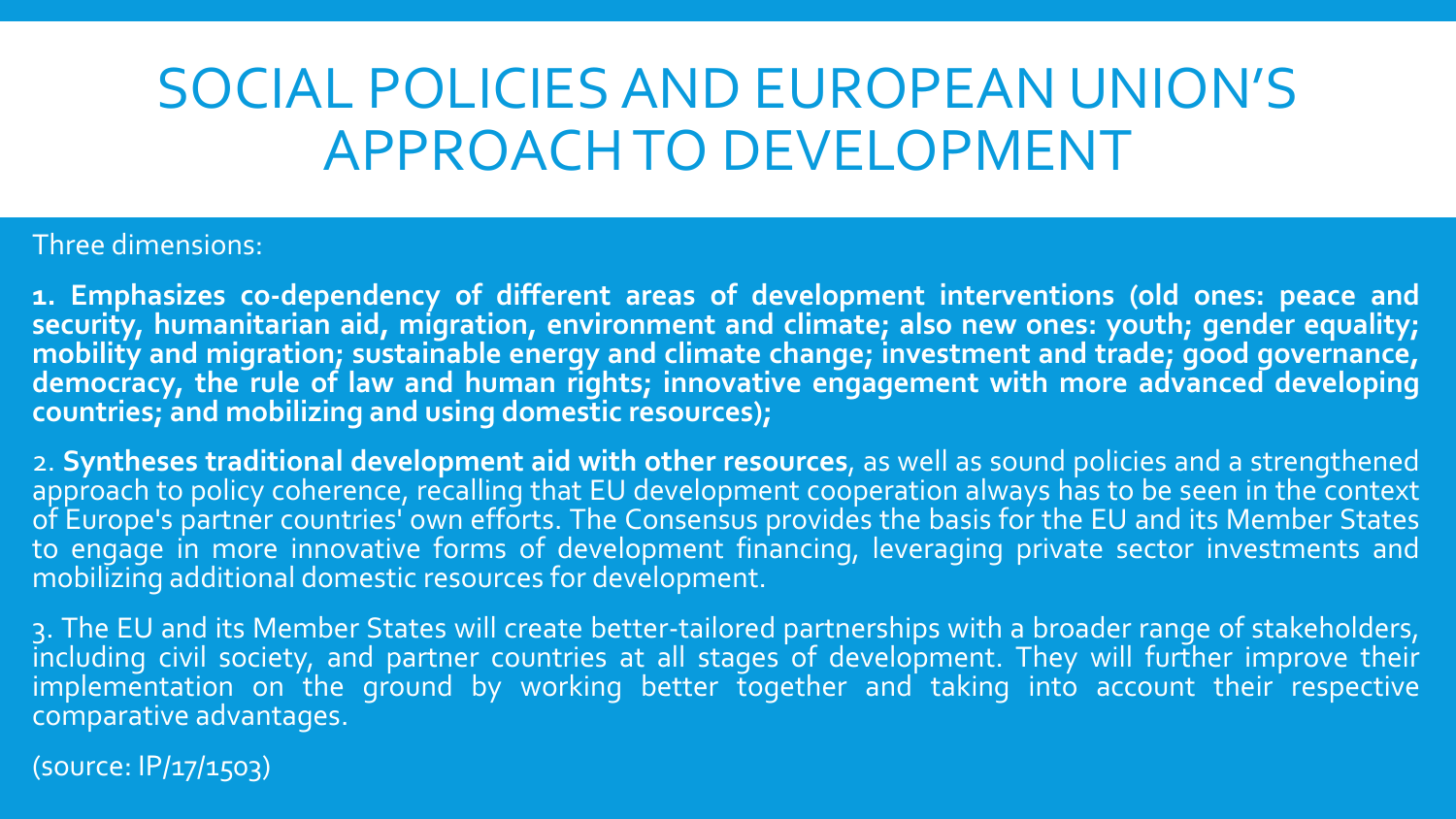A step forward? A matter of (lack of) definitions!

- The European Consensus on Development frames the implementation of the 2030 Agenda of UN**, but goes no further in defining social goals**.

- **Resilience is a noticeable concept in the ECD**, one that could points towards a normative vision for social policies that could set the tone for practical interventions. However, the issue of "Collect more, spend more" is problematic at best, neocolonialistic at worst.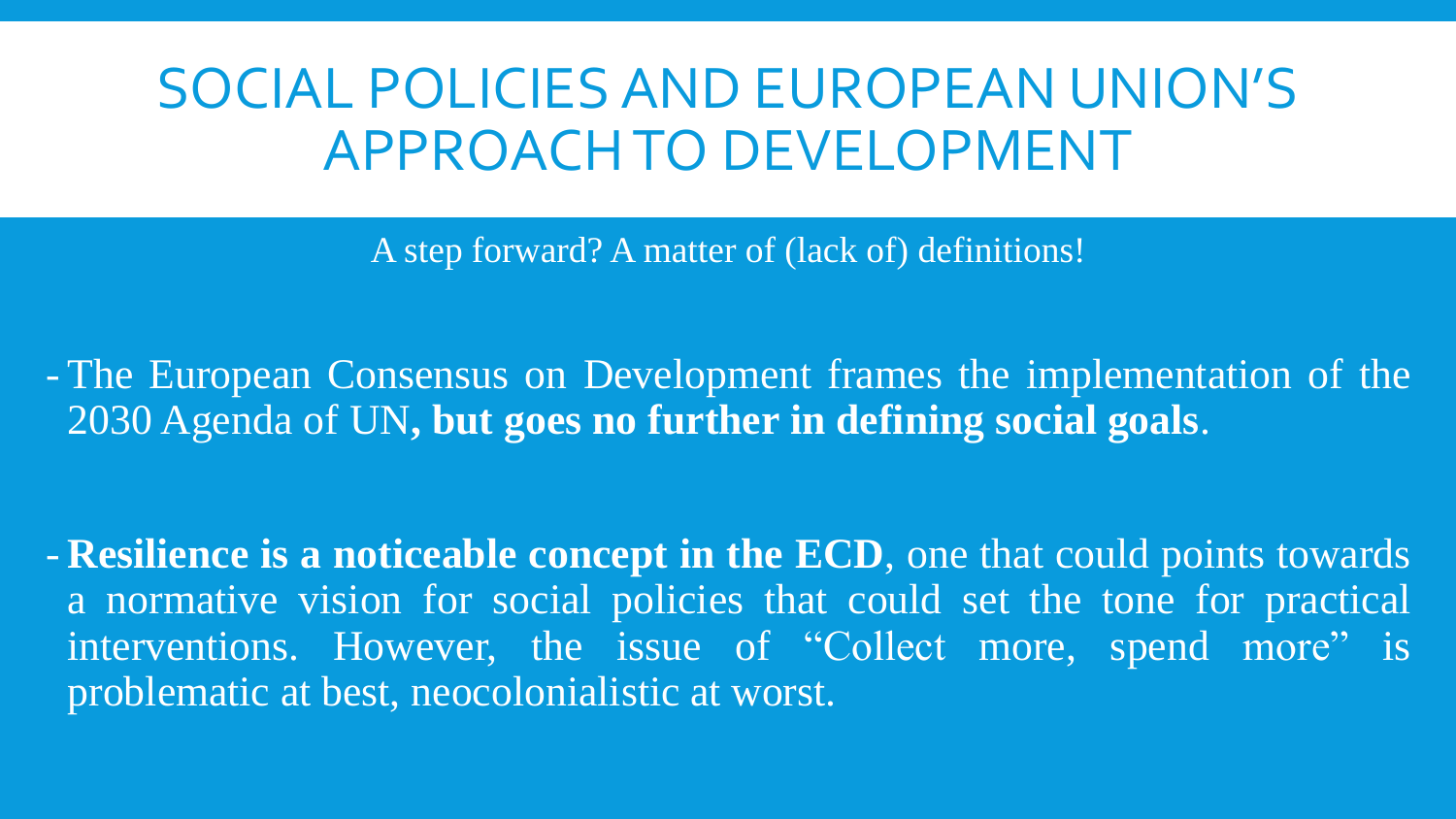-Even when defined, **targets fall short of needs**.

-The issue of financing: "The EU reiterates its commitment to allocating at least 20 % of its Official Development Assistance (ODA) to social inclusion and human development." As some NGOs have pointed (see Oxfam), the use of blended finances (private and other) for development is not explained nor are conditions set.

- Policy coherence for development (PCD) defines economic and environmental issues, but makes a *wish list* for social policies.